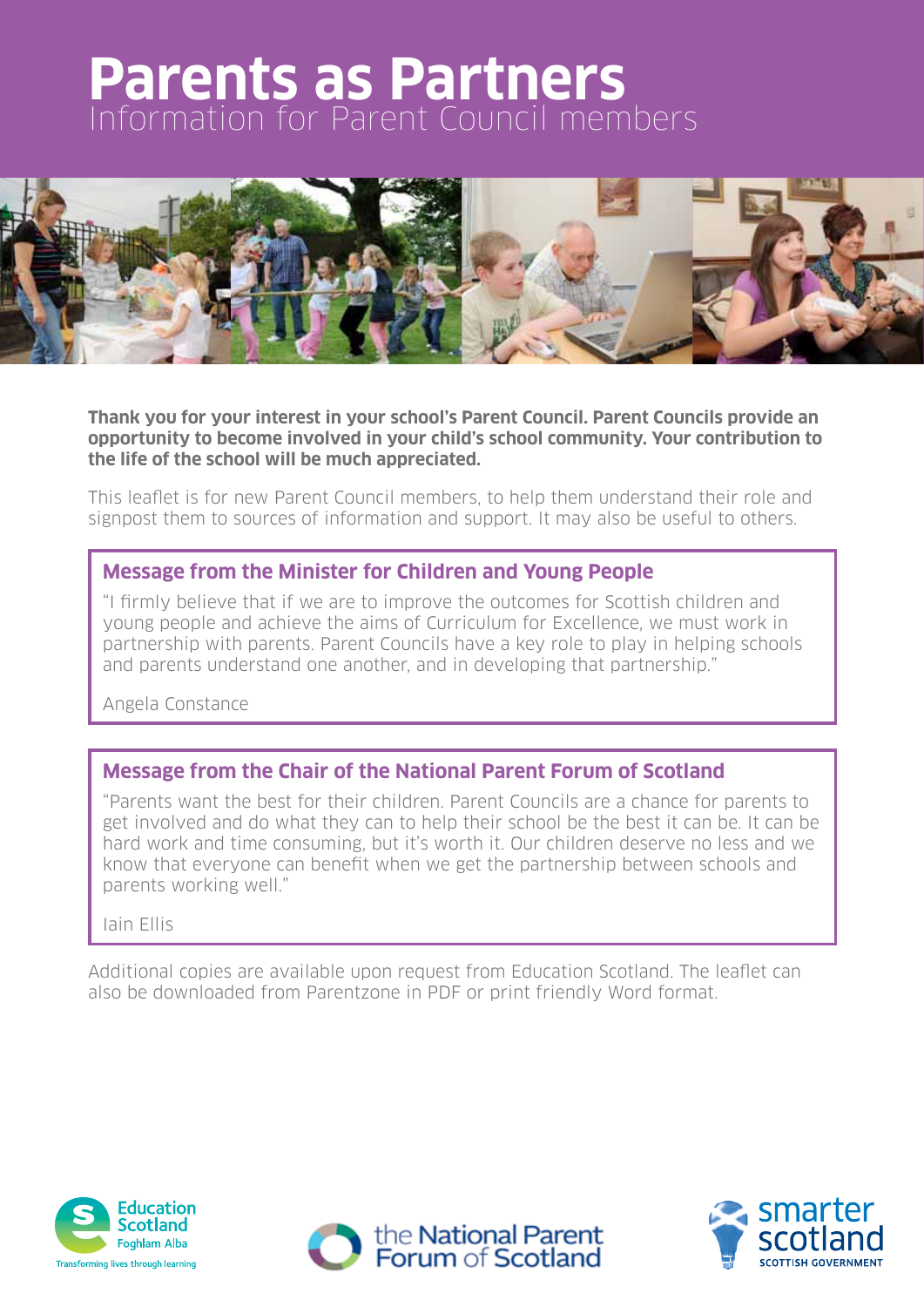# **The Basics**

# **Getting your Parent Council started and keeping it running**

Detailed information on establishing and running a Parent Council (including a sample constitution) is set out in the **Parents as partners in their children's learning – Toolkit**. Most Parent Councils and schools will have a copy of the Toolkit which can also be found on the Parentzone website: **www.ltscotland.org.uk/parentzone**.

There is considerable flexibility in how the Parent Forum chooses to organise their Parent Council but here are some important areas you may want to consider:

#### **a) Office Bearers – section 8 of the Toolkit gives more detail on membership and roles**

The Parent Council may choose to have office bearers to help to organise how it works and to carry out some of the tasks that need to be done. Typically office bearers include:

- **Chairperson**, who should always be a member of the Parent Forum
- **Secretary/Clerk** to take minutes and handle communications
- • **Treasurer** to handle and account for any moneys

The majority of Parent Council members should be drawn from the Parent Forum, i.e. parents of children at the school, but others (teachers, pupils, community representatives, etc) can also be permanent members **or** co-opted to assist with a particular task. It is up to the Parent Council to work out the structure that is best for them.

#### **b) Sub groups**

Sometimes it may be useful to organise a short term or longer term sub-group to carry out a specific task. A sub-group may also provide an opportunity to involve parents who are unable to commit to being full members of the Parent Council. If a sub-group is set up it is important to ensure it has a clear remit – with someone responsible for its organisation and for reporting back to the full Parent Council.

# **Setting Ground Rules and Working Together**

Meetings will be most effective if everyone understands what is expected and agrees to work together.

In considering ground rules you might want to:

- Set meeting dates well in advance and allocate a specific amount of time to them. Encourage the Headteacher to share the school session diary with the Parent Council and all parents at the start of the session
- Agree the agenda in advance and stick to it. Include an opportunity for members to raise Any Other Competent Business (AOCB)
- Identify 'standing items' for every meeting e.g. approving previous minutes
- Record action points clearly in the minutes and make a note of who has agreed to undertake the action. Check progress on action points agreed at previous meetings
- Everyone's contribution is important support the group and work as a team
- Respect each other's point of view even if you think they are wrong!
- Encourage quieter members to take part. Ensure everyone can participate fairly
- Aim towards constructive discussion and decisions try not to let it 'get personal'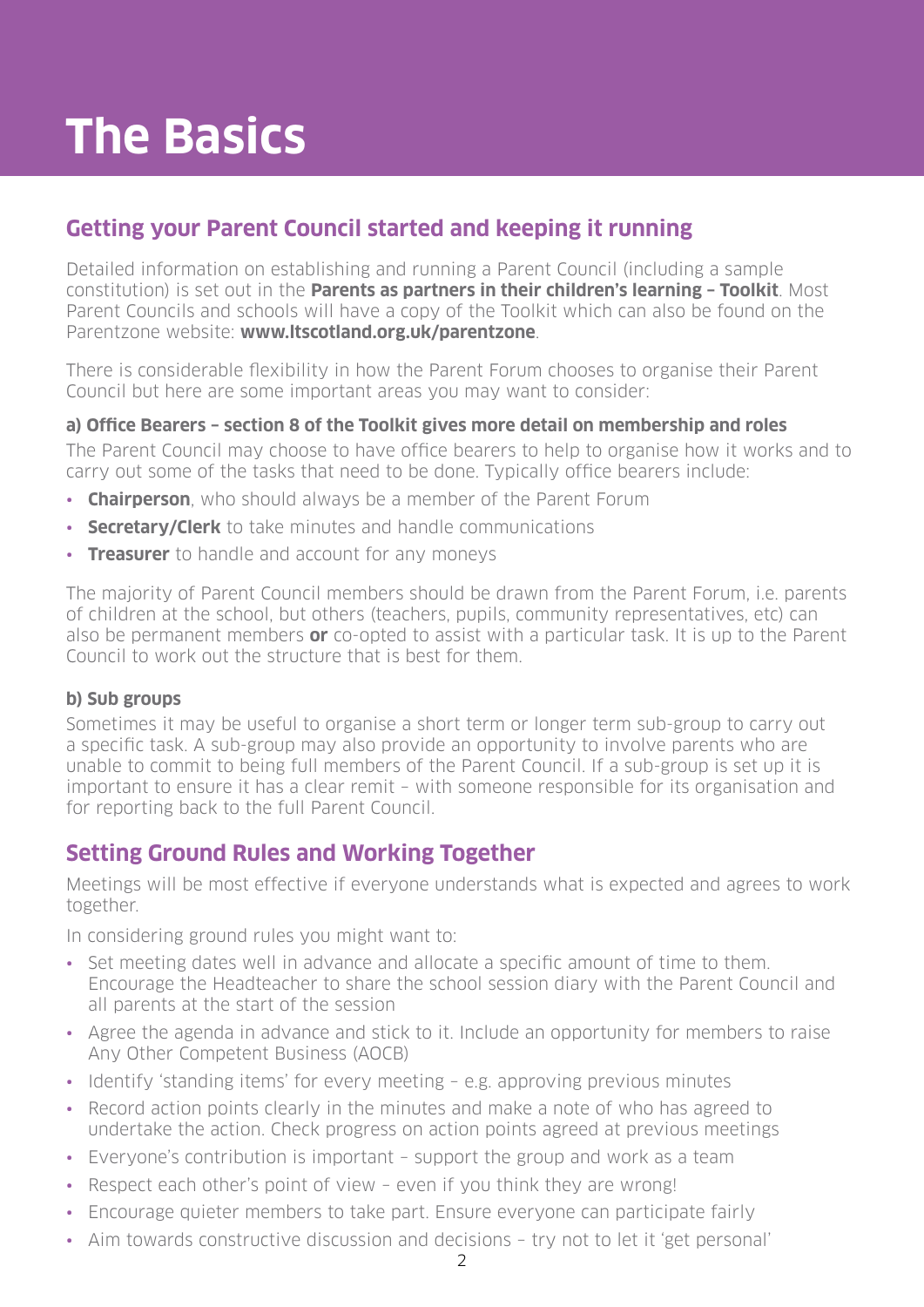- Consider how you want to handle parents who turn up at meetings but are not members e.g. should they be able to raise issues and comment or just observe?
- At times there will be disagreements. Try and resolve these in the interests of the school and the pupils but seek help if you need it, either from the Headteacher or the Local Authority. At times, you may need to get a wider parent view if there is an issue that is dividing opinion.

Local Authorities will often run courses on managing meetings.

#### **Communication – section 2 of the Toolkit gives more detail on involving parents**

Communicating with the Parent Forum and with the whole school community is a key area of the Parent Council's work. It is crucial that the Parent Council can effectively represent parental views and also keep them informed and involved in what it is doing.

It is for the Parent Council, in consultation with parents, to consider what range of communication methods will work best.

Methods of communication might include:

- Face to Face at school events such as school fair or concert; drop-in event; coffee mornings; curriculum evenings or a focus group discussion
- Hard Copy Parent Council or school newsletters; posters on a noticeboard; flyers; letters; questionnaires or surveys; or through the local press
- Making best use of technology: email; a website; blog or social network; Glow; text messaging.

Parent Councils should also think about how to contact parents of children who are about to join the school, or how best to communicate with parents who do not have English as a first language or who have difficulty with the usual communication methods.

Local media can be used to help share information from the Parent Council about events or activities. You can get advice from your local authority Parental Involvement Officer if you are unsure of how to deal with media enquiries.

#### **School Improvement**

The Parent Council has a key role to play in getting the best education for all the pupils of the school. It should work closely with the Headteacher on the development/improvement plan, and can help in considering how best to inform and involve parents on these issues.

The Parent Council has a specific role to play in supporting the school in inspections (see back page).

# **Agreeing priorities**

It is important to ensure that each year the whole Parent Forum has the opportunity to help shape the Parent Council's priorities. This can be done by carrying out a simple survey or at a parent event in the school. It is also important to consider the views of pupils, perhaps through consultation with the Pupil Council.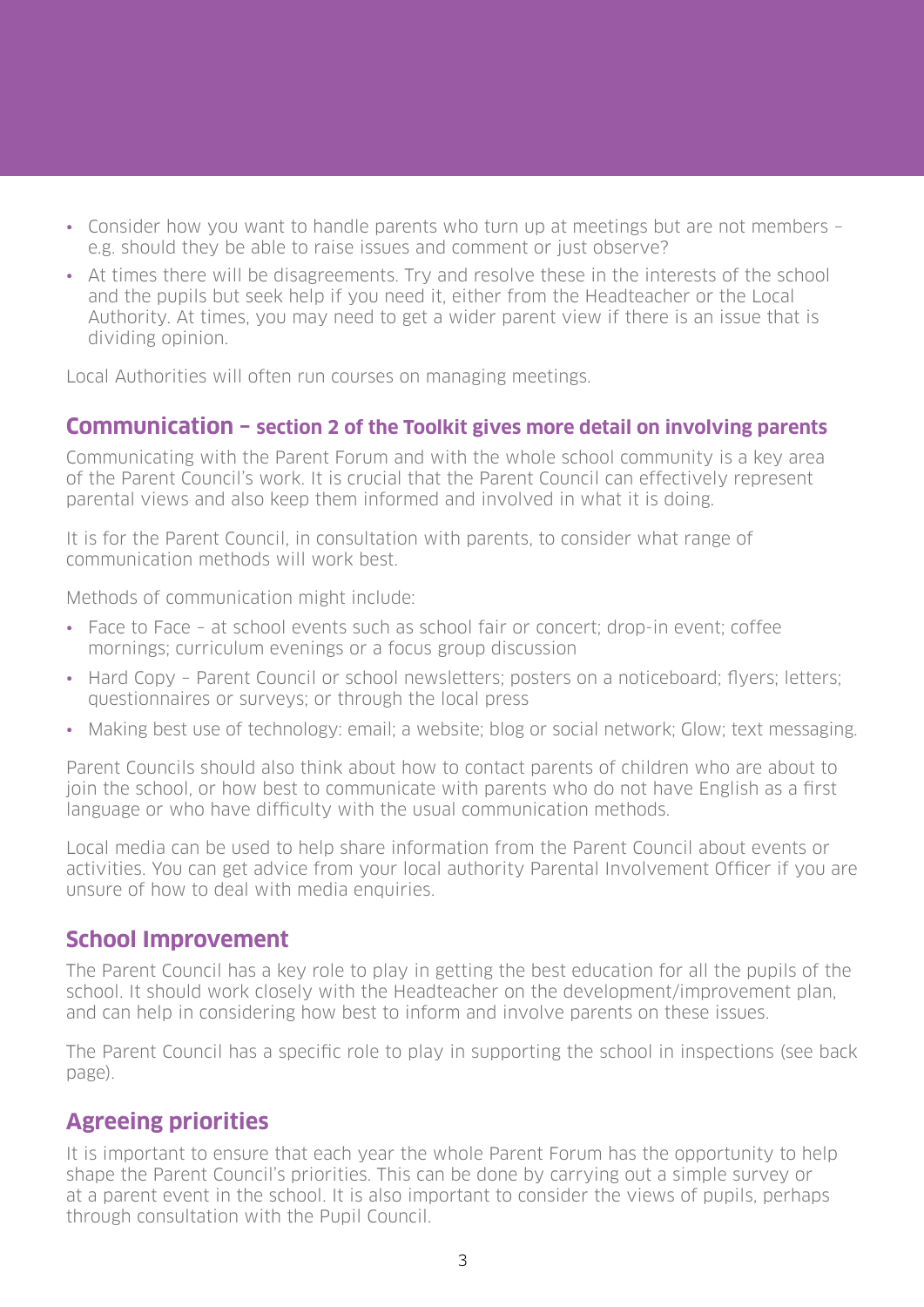# **The Headteacher's Role**

The Headteacher should provide advice, guidance and support for the Parent Council. He/she has a right and a duty to attend Parent Council meetings and should provide information on issues affecting the school, and is a link with other school staff and the local authority.

The Headteacher should provide regular updates to the Parent Council on developments in the school, and also an annual update to the Parent Forum. Some Parent Councils find it helpful for the Headteacher to have an allocated time slot at the beginning or the end of the meeting.

It is good practice to ask the Headteacher in advance if he/she has any issues that should be on the agenda, but it is for the Parent Council to develop/agree the agenda.

#### **Getting more parents on board**

Not all parents in the school will feel comfortable or be able to formally join the Parent Council, or to attend meetings, but some may be willing to help out on a more ad-hoc basis. Some may never consider volunteering themselves, but if personally approached by a Parent Council member whom they know, would be very willing to help out on a specific task or for a short time.

The Parent Council may find it useful to keep a list of parents' contact details or a register of interests and skills that can be drawn upon when necessary. It is important to note that any personal information kept by the Parent Council must be kept safe and used only for the purpose for which it was given. More information on data protection can be found at: **www.ico.gov.uk**.

# **Family and the wider community**

Families (grandparents and other relatives) and members of the wider community can be a great source of expertise with a wealth of experience and knowledge (and, if retired, often have more time to help than parents) that the Parent Council and school can tap into.

Local businesses and shops may be interested in supporting the Parent Council – by donating raffle prizes or sponsoring activities. Parents may have contacts in the workplace that can help children's learning – by providing work experience, arranging visits or by linking their expertise directly into collaboration with teachers.

Local faith groups are often in touch with parents and may be able to support the Parent Council by involving a wider group of people. The local Community Council or other community/charitable/voluntary groups in your area may also be a valuable source of information and advice. Your Headteacher will be able to advise you on any specific requirements or procedures you may need to follow.

# **Pupil Involvement**

Don't forget the pupils! They are, after all, on the 'front line of learning' and the main aim of the Parent Council is to ensure that their school and learning is the best it can be.

Getting pupils' views, ideas and opinions about their learning experiences can be really enlightening. Pupils can be very helpful in developing priorities and activities. In Secondary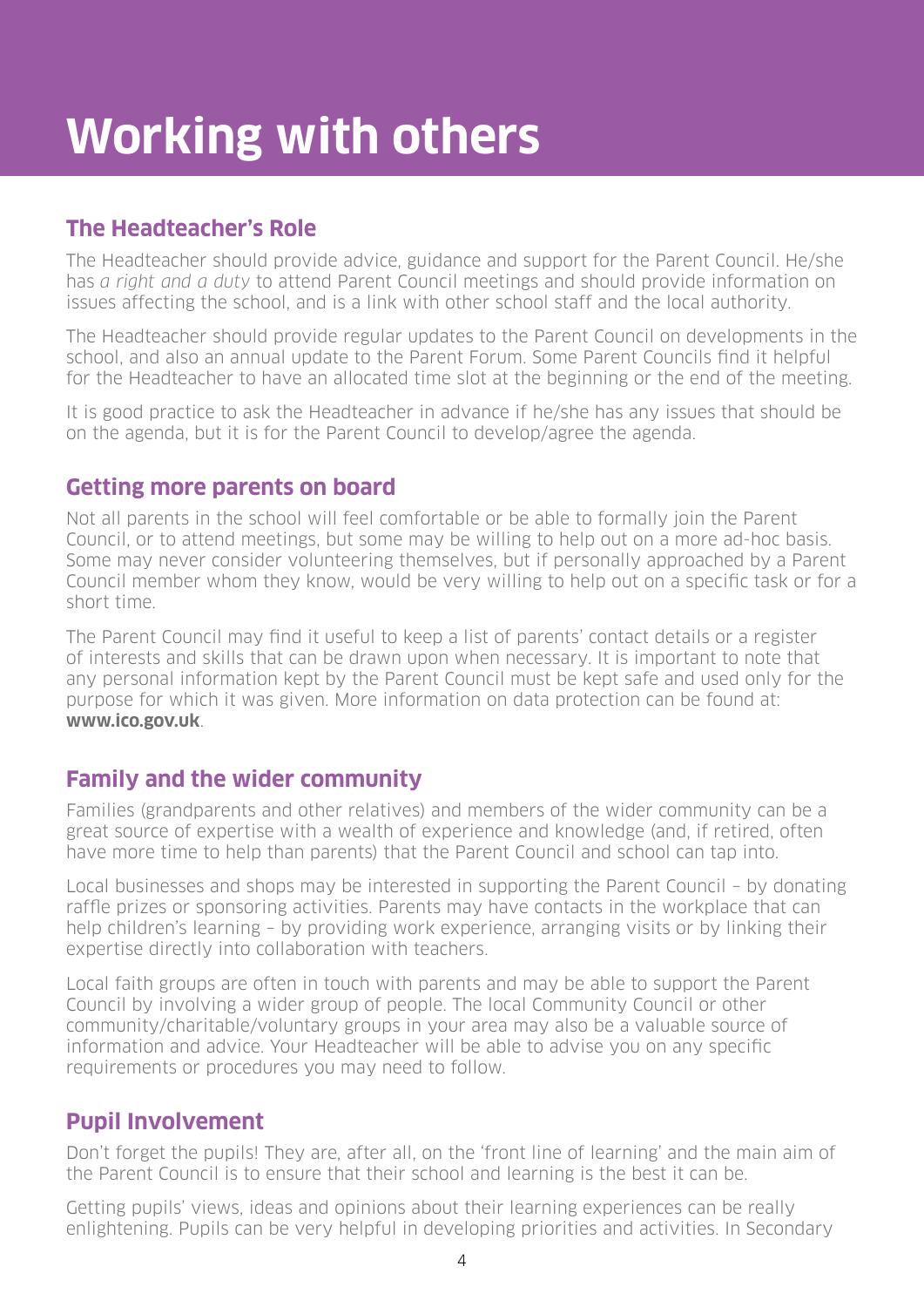it may be appropriate to have input from pupil representatives at each meeting. At Primary it may be that a member of the Parent Council can meet with the Pupil Council at suitable times throughout the year.

Pupils can also help at events and are useful as a channel of communication to parents.

#### **Other Parent Councils**

Meeting or sharing information with other Parent Councils in your area can be helpful. Pooling resources and expertise on local issues or challenges such as the need for better road safety or improving the quality of school meals can produce excellent results. You may also have a shared interest in local events or work with the same community members.

#### **Your Local Authority**

Each Local Authority has a member of staff who holds responsibility for parental involvement. And Local Authorities must provide support to help Parent Councils carry out their functions. This may include: support with administration; training – particularly in relation to involvement in recruiting senior staff; and reasonable financial support.

All local authorities should consult Parent Councils on their strategy to promote parental involvement. They will also have mechanisms in place to consult Parent Councils on other issues such as school closures, school holidays, changes to catchment areas, etc.

Most Local Authorities facilitate ways in which Parent Councils can share experiences, ideas and issues. These can include regular meetings for Chairs with the Local Authority Parental Involvement Officer, an Annual Conference, meetings with the Director, an online facility such as Glow, Gateway or a blog, or a website where key information can be found. It is worth finding out what happens in your area as this can be a good source of sharing and support for your Parent Council.

#### **The National Parent Forum of Scotland (NPFS)**

The NPFS was set up in 2009 following research findings that Parent Councils felt that they wanted a new national organisation to represent their views. The NPFS is drawn from Parent Councils in each local authority area across Scotland and contributes to national working groups in a number of key policy areas. The NPFS works in partnership with the Scottish Government and Local Authorities to ensure that parents' views are heard and considered.

The NPFS communicates with Parent Councils through its network of local representatives. In some areas this may be an email update, in others at local area forum meetings and events. The NPFS also issues a Quarterly Parent Council Newsletter and provides updates to Parent Councils as necessary. In addition, it runs an annual conference for parents and Parent Councils ensuring that it provides up to date information on the key issues affecting children's education.

You can find out how to contact your local area representative on the NPFS website:  **www.parentforumscotland.org**.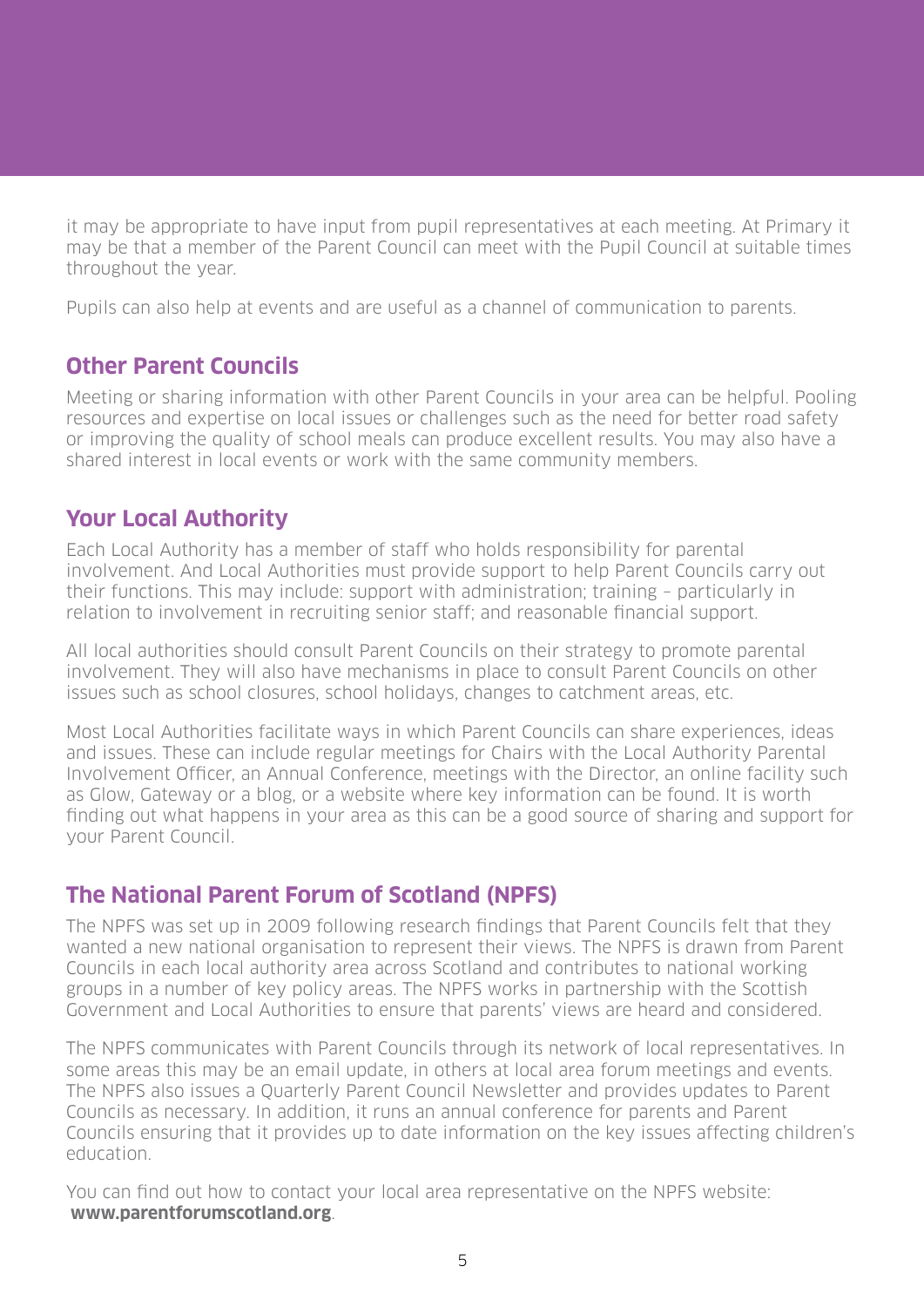# **Practical Issues**

# **Confidentiality**

What should the Parent Council do if a parent approaches you with a 'my child has...' enquiry? This could be anything from minor homework problems through to a serious issue such as bullying or the performance of a teacher.

It may be possible to draw a general issue for consideration by the Parent Council from a specific concern without making reference to the specific concern (e.g. what is the school's homework policy? What is the school's Bullying Policy?). However, issues about individual pupils, families or teachers **should not** be discussed and parents should be referred on to the Headteacher. The Parent Council may find it useful to establish a range of local authority or school contacts to whom they can refer parents for expert assistance and support.

# **Legal Issues**

#### **• Child Protection**

It is not a requirement that all members of Parent Councils be CRBS/Protection of Vulnerable Groups (PVG) checked before joining the Parent Council. However, there may be occasions where a check is necessary or desirable. Details of the criteria and arrangements for Disclosure can be found online: **www.crbs.org.uk/PVG**. The Headteacher or Local Authority should also be well placed to provide advice if there is any uncertainty. Most Authorities will run Child Protection training for members of Parent Councils.

#### **• Insurance**

There will be some circumstances where Parent Council activities must be covered by Public Liability Insurance, e.g. social events and school fairs if being organised by the Parent Council. It is important that Parent Councils take the advice of their Headteacher or Local Authority who can advise them of insurance arrangements in their area. Useful advice and information on insurance can be found on the Scottish Parent Teacher Council (SPTC) website: **www.sptc.info**.

#### **• Finance**

Most Local Authorities provide a small budget for Parent Councils to cover administrative and running costs. During the course of the year the Parent Council may also raise funds and have its own expenditure. This money must be accounted for and the Parent Council must make an annual report to the Parent Forum on income and expenditure. It is up to the Parent Council, taking advice from the Headteacher and the Local Authority, to consider how to best keep its accounts. Proper records and controls are important.

Accounts don't need to be formally audited but must be presented for approval at the Parent Council Annual General Meeting. It is however good practice to have your accounts independently assessed. This can be done by a suitably qualified parent or a community volunteer who is not on the Parent Council. Some Local Authorities may require accounts to be submitted to them.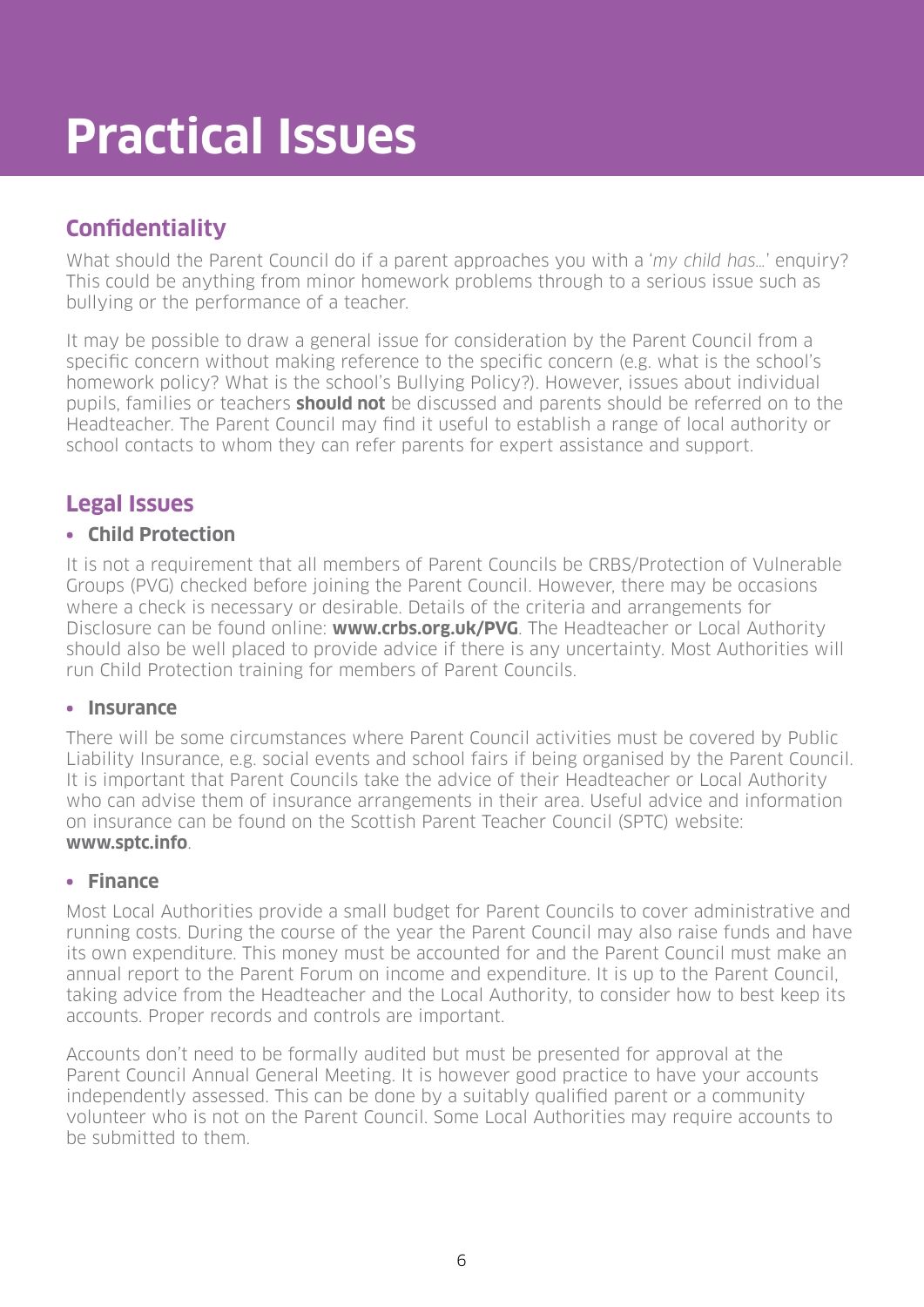# **Other important areas to consider**

# **Curriculum for Excellence**

Curriculum for Excellence (often shortened to 'CfE') is the term used for the curriculum in Scotland. It covers everything that happens around children's learning. Not just what children are taught but also how they learn, how teachers teach, qualifications, who else supports the learning, how they develop the skills to best prepare them for their future. It applies to all children and young people aged 3-18, wherever they are learning.

A variety of sources with information for parents about CfE is available: online and in hard copy, through a series of Factfiles and other leaflets, videos of CfE in action and Q&A material. Information can be accessed through schools and Local Authorities, but is also sent to Parent Councils directly. There is a 'Curriculum for Excellence' tab on the Parentzone homepage: **www.ltscotland.org.uk/parentzone**.

Parents are vital partners in Curriculum for Excellence. Parent Councils have a key role to play in helping parents get the right information they need to support their child's learning and choices. They can also help schools by ensuring that parents views are heard and understood in all aspects of implementation of Curriculum for Excellence. Some key areas for Parent Councils to consider are:

- Assessment, reporting and profiling arrangements for pupils
- Opportunities for personalisation and choice, and support
- The entitlement for all children to a broad general education
- Plans for skills development including Literacy and Numeracy
- Health and wellbeing across learning
- Transition arrangements
- Senior Phase and options available for further education, employment or training

Headteachers will be best placed to advise the Parent Council on any of these aspects of Curriculum for Excellence, and more examples from other schools and further information can be found at: **www.scotland.gov.uk/cfeinaction**. The skills, experience and contacts of parents can be a valuable resource to schools in helping them deliver Curriculum for Excellence. The Parent Council will wish to consider in which ways it can best offer support and help.

# **Additional Support Needs**

Every child is entitled to support to overcome barriers that may get in the way of their learning. This entitlement is set in legislation – and is enshrined in Curriculum for Excellence.

Schools and Local Authorities must have arrangements in place to ensure that the needs of all pupils are met and parents are given their rights under the legislation. Details of The Education (Additional Support for Learning) (Scotland) Act 2004, as amended, often referred to as 'the ASL Act', can be found on the Scottish Government website: **www.scotland.gov.uk/ASL**.

Specific cases are outwith the Parent Council's remit but the general arrangements for sharing information, involving and supporting parents should be considered – to ensure that the needs of parents of children with additional support needs are taken into account when priorities are developed.